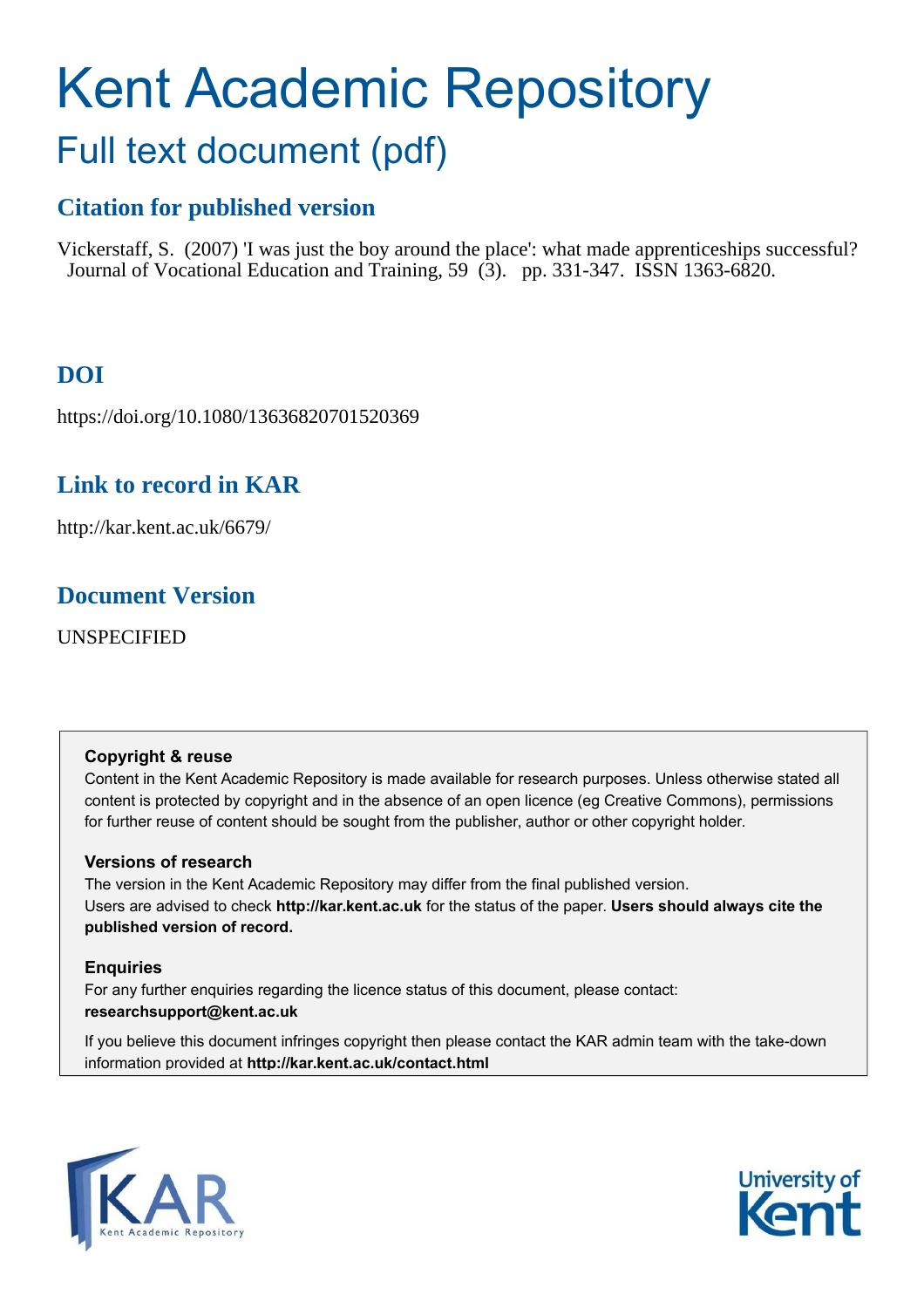This article was downloaded by:[Vickerstaff, Sarah] On: 3 September 2007 Access Details: [subscription number 781535824] Publisher: Routledge Informa Ltd Registered in England and Wales Registered Number: 1072954 Registered office: Mortimer House, 37-41 Mortimer Street, London W1T 3JH, UK



# Journal of Vocational Education & Training

Publication details, including instructions for authors and subscription information: <http://www.informaworld.com/smpp/title~content=t716100716>

'I was just the boy around the place': what made apprenticeships successful?

Online Publication Date: 01 September 2007 To cite this Article: Vickerstaff, Sarah (2007) ''I was just the boy around the place': what made apprenticeships successful?', Journal of Vocational Education & Training, 59:3, 331 - 347 To link to this article: DOI: 10.1080/13636820701520369 URL: <http://dx.doi.org/10.1080/13636820701520369>

#### PLEASE SCROLL DOWN FOR ARTICLE

Full terms and conditions of use: <http://www.informaworld.com/terms-and-conditions-of-access.pdf>

This article maybe used for research, teaching and private study purposes. Any substantial or systematic reproduction, re-distribution, re-selling, loan or sub-licensing, systematic supply or distribution in any form to anyone is expressly forbidden.

The publisher does not give any warranty express or implied or make any representation that the contents will be complete or accurate or up to date. The accuracy of any instructions, formulae and drug doses should be independently verified with primary sources. The publisher shall not be liable for any loss, actions, claims, proceedings, demand or costs or damages whatsoever or howsoever caused arising directly or indirectly in connection with or arising out of the use of this material.

© Taylor and Francis 2007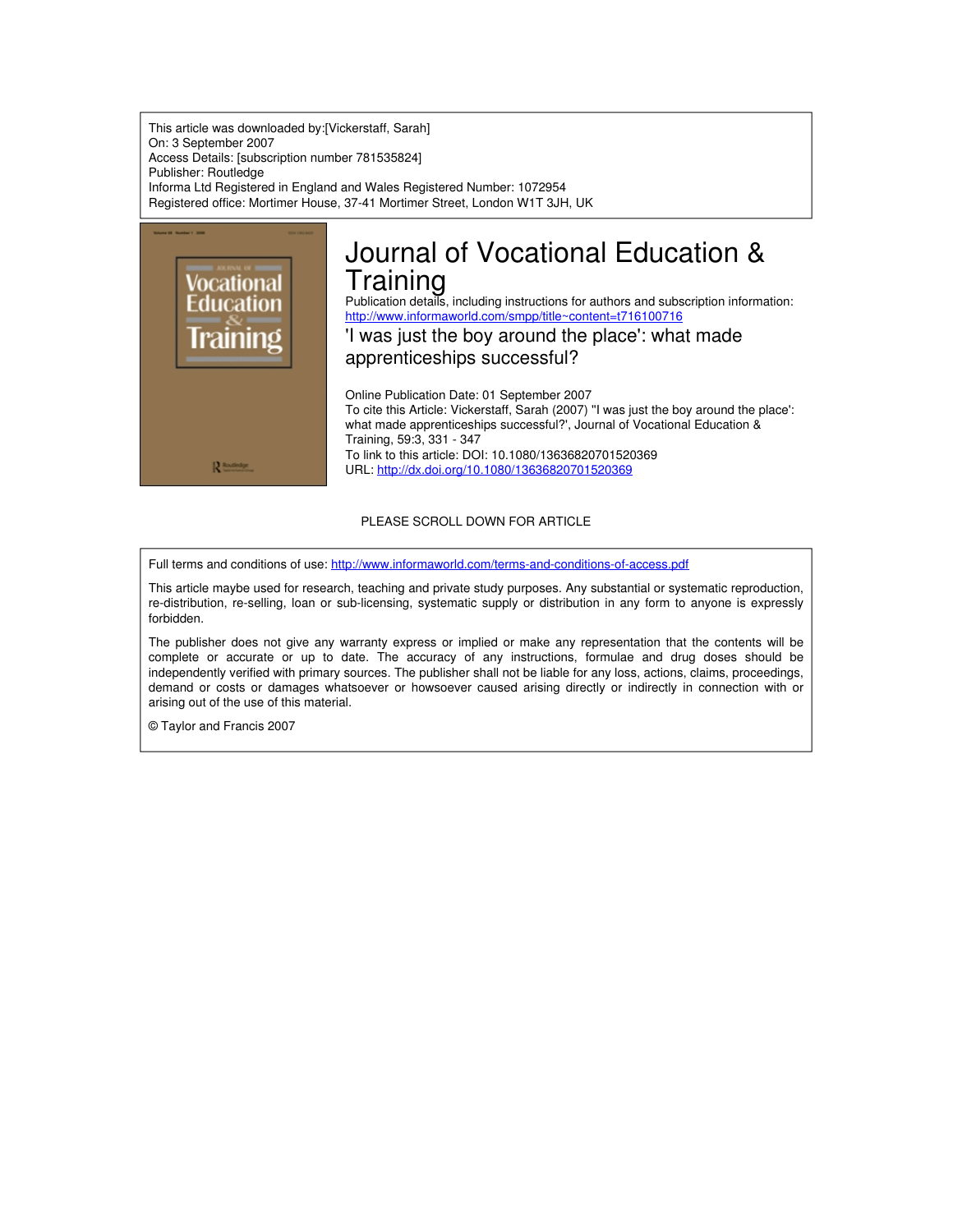Routledge

# **'I was just the boy around the place': what made apprenticeships successful?**

Sarah Vickerstaff\* *University of Kent, UK*

This article seeks to add to current policy and debate on apprenticeships and youth transitions more widely by reflecting back upon the historical experience of the apprenticeship model. The research comprises in-depth interviews with 30 people who undertook apprenticeships in a range of trades in Great Britain in the period 1944–1982. The discussion focuses upon the socialisation aspects of apprenticeship and concludes that a key feature of good apprenticeships in the post- war period was that they offered a sheltered and extended period in which the young person was able to grow up and become job-ready. Reconstructing the social, industrial, familial and community conditions that made this possible is very difficult in the contemporary period, although further work in oral history has considerable potential.

The resilience of this institution [apprenticeship], and its ability to adapt itself in a typically British way, to the changing technical and economic requirements of the times is remarkable (Ministry of Labour and National Service (MLNS), 1956, p. 10).

Some 50 years later, it seems that we are no less appreciative of this institution: the UK government has a target of 28% of young people entering an apprenticeship by the age of 22 (Department for Education and Skills (DfES), 2005a, p. 8) and the Leitch Review of Skills published in December 2006 calls for a dramatic increase in apprenticeship volumes (Leitch, 2006, p. 5) as the 'crucial method for delivering work-focused intermediate skills' (p. 21). After a period of significant decline in apprentice numbers from the 1970s to the 1990s, the government launched the Modern Apprenticeship scheme in 1994 confirming the preferred status of apprenticeship as the vehicle for intermediate skills development. There has been a considerable increase in the numbers starting apprenticeships, up from 75,000 in 1997 to 225,000 in 2005 in England (Leitch 2006, p. 97). However, this attempted reinvention or rejuvenation of apprenticeship has in other respects made faltering progress. Major problems with the current apprenticeship system include very weak

ISSN 1363-6820 (print)/ISSN 1747-5090 (online)/07/030331–17 © 2007 The Vocational Aspect of Education Ltd DOI: 10.1080/13636820701520369

<sup>\*</sup>SSPSSR, University of Kent, Cornwallis NE, Canterbury, Kent CT2 7NF, UK. Email: s.a.vickerstaff@kent.ac.uk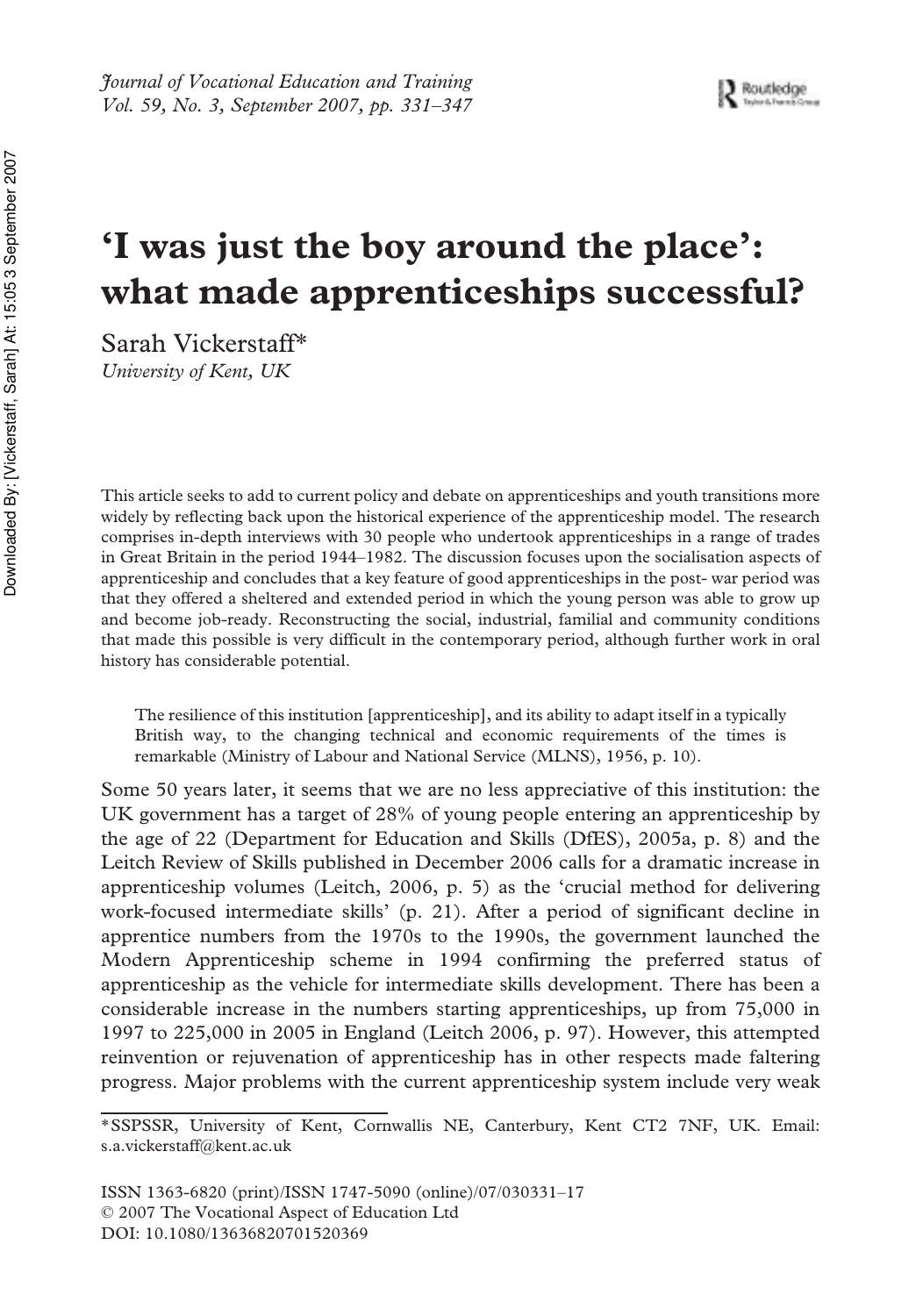success rates (for 2004/2005 a rate of 40% across all apprenticeships in England, but in some sectors much lower than this (LSC, 2006); concerns about the quality of some programmes; continuing gender stereotyping of occupations and underrepresentation of ethnic minorities (Apprenticeships Task Force, 2005; Fuller e*t al*., 2005; Miller, 2005); and the difficulties of persuading employers outside sectors with a history of apprenticeships that this route is relevant for their skills strategies (DfES/ LSC, undated, p. 39; DfES, 2003, p. 80; Spielhofer & Sims, 2004; Ryan *et al.,* 2006). Nevertheless, government has recommitted itself to the policy: 'Apprenticeships are a well understood and widely recognised brand' (DfES, 2005b, p. 25).

In addition to current research on the progress of the apprenticeship, it seems worthwhile to consider whether recent past history has anything interesting to tell us about what makes apprenticeship, as a type of vocational education and training and a particular form of the transition from school to work, successful. This article seeks to add to current policy and debate on apprenticeships and youth transitions more widely, by reflecting upon the historical experience of the apprenticeship model in Great Britain. The discussion focuses upon the socialisation aspects of apprenticeship as a route into adulthood, rather than on the specifics of the training or instruction that apprentices received. It is based primarily on in-depth interviews with 30 people who undertook apprenticeships in a range of trades in the period 1944–1982, 28 men and 2 women. Through the accounts of ex-apprentices, gathered in biographical interviews, the article assesses the post-war experience of apprenticeship and considers whether there are any lessons that can be meaningfully transferred to the very different labour and educational market conditions of the new century. It also makes use of policy documents and research from the post-war period.

The article makes the methodological point that, for different reasons, research on apprenticeship in the past and now has suffered from the lack of nationally collected, robust statistics and records and a paucity of accounts by those who underwent apprenticeship. As a result, our picture of how apprenticeship worked in the past is heavily dependent upon a limited number of government reports and independent accounts of the training system. The article considers the advantages and pitfalls of supplementing this source material with information derived from oral history interviews.

The article is in four sections. The first considers what is known about the postwar period of apprenticeships up to the decline in the 1970s. The second explores the methodological issues raised by the study. The third looks at the experiences of the apprentices in this research and the final section critically assesses whether the accounts given here can tell us anything useful for the present day.

#### **Post-war apprenticeships**

Towards the end of the World War II, along with ideas about the reshaping of secondary education there was concern about the position of young people in industry. In 1945 a consultative committee of the National Joint Advisory Council to the Ministry of Labour issued a report on the recruitment and training of juveniles,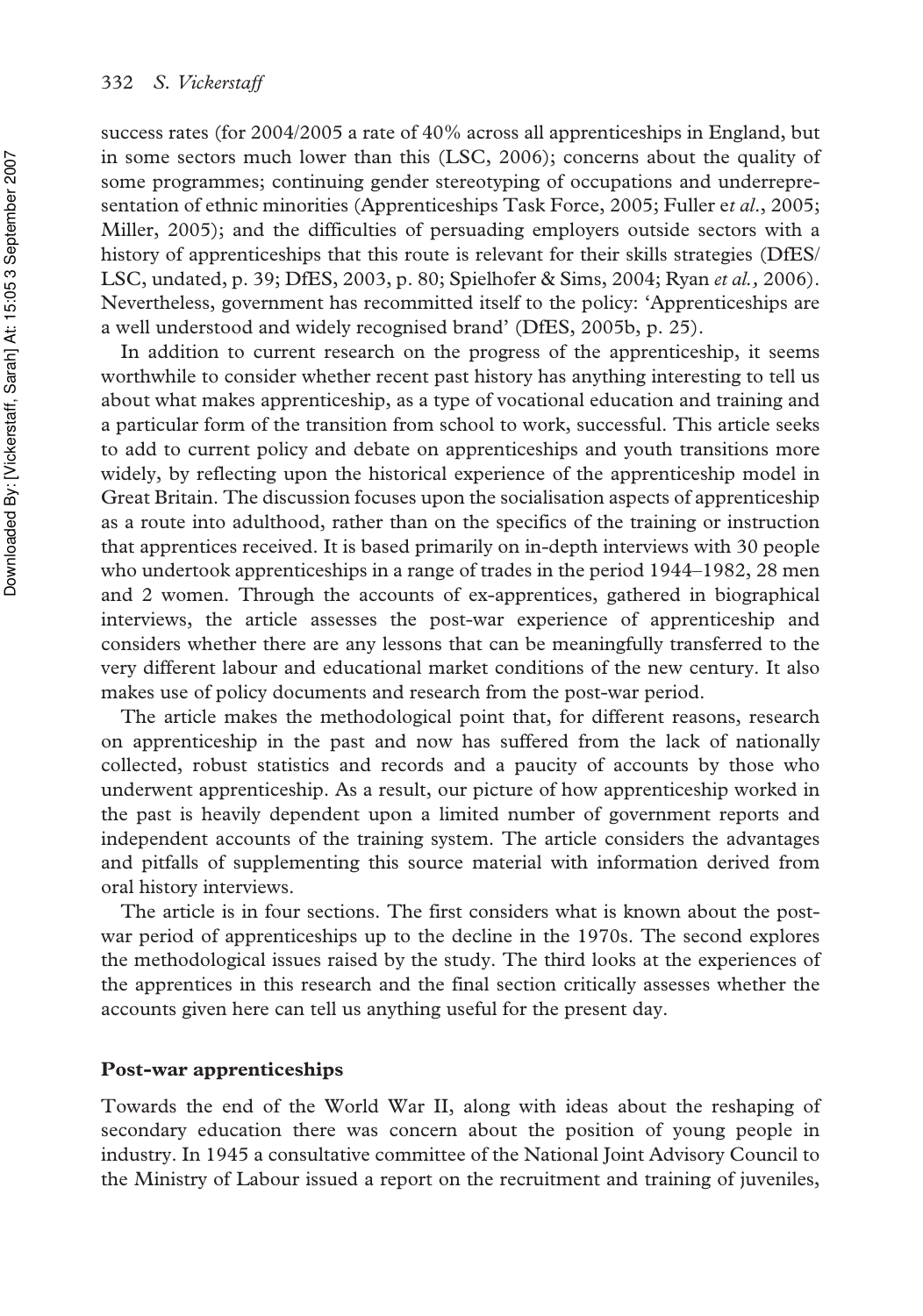recommending the establishment of joint employer and trade union apprenticeship councils in each industry. The 1948 Employment and Training Act established the Juvenile Employment Service (Sheldrake & Vickerstaff, 1987, pp. 26–27), which functioned locally to offer career guidance, study employment trends and help place young people in apprenticeships and employment. By 1953, some 70 industries had adopted nationally agreed training schemes, a figure that had risen to over 100 by 1956 (MLNS, 1956, p. 10). At this time it is estimated that in the region of just over a third of school leavers went into apprenticeships, the overwhelming majority being boys (Croft, 1960, p. 1; MLNS, 1956, p. 9). However, due to the devolved nature of apprenticeship delivery in industry there were no nationally collected figures on apprenticeships as such. The Central Youth Employment Executive derived statistics from the issue of National Insurance cards to young people, though they admitted that the figures were subject to errors. The Carr Committee, charged in 1956 to look at training arrangements for young people in industry, lamented in its report this absence of statistics (MLNS, 1958, p. 10)—a problem still being remarked upon in a later report (Wheatley, 1976, p. 8). As a Senior Assistant Youth Employment Officer commented in 1960, 'nobody really knows how many apprentices there are' (Croft, 1960, p. 2; see also Liepmann, 1960, p. 47).

Nor was much known about the experiences of apprentices, the picture we have, rather like the statistics, being patchy. There was a flurry of interest in the late 1950s and early 1960s because of the upcoming 'bulge' in school leavers and the ending of National Service in 1962 leading to concerns about whether there would be enough opportunities for young people. The picture that emerges is of a very varied and largely unregulated system. It was acknowledged that, although schemes existed in a large number of industries, the application of these frameworks was variable. A study by the Central Youth Employment Executive of the local delivery of craft apprenticeships in six industries, completed in 1954, concluded that although the standard of training had been raised by the national frameworks, 'the local implementation of the schemes still left much to be desired in some areas' (MLNS, 1956, p. 11). For similar conclusions some 20 years later, see Wheatley, 1976, p. 8). Many industry frameworks included periods of study at college but in the absence of an overarching legislative framework, for example giving a right to day release, there was no standard as to whether apprentices got day release or, if so, how much (Hale, 1963, pp. 4–10; Williams, 1963, p. 8; Venables, 1967; Singer & MacDonald, 1970). This, like many other aspects of the apprentice experience, tended to vary depending upon the size of firm the young person was apprenticed to (Williams, 1963, pp. 181–182; Venables, 1967, pp. 96, 154–155; Ryrie & Weir, 1978, p. 39).

As late as 1974, the difficulty of obtaining reliable figures notwithstanding, it was estimated that 43% of male and 7% of female school-leavers under the age of 18 entered apprenticeships (Wheatley, 1976, p. 8; see also Fogelman, 1985). So, for much of the 30 years following the end of the World War II, roughly a third of all male school-leavers went through an apprenticeship of some sort (significantly higher proportions in some regions), suggesting that this represented an institutionalised, expected and respected route, especially for boys. This is attested to by the persistent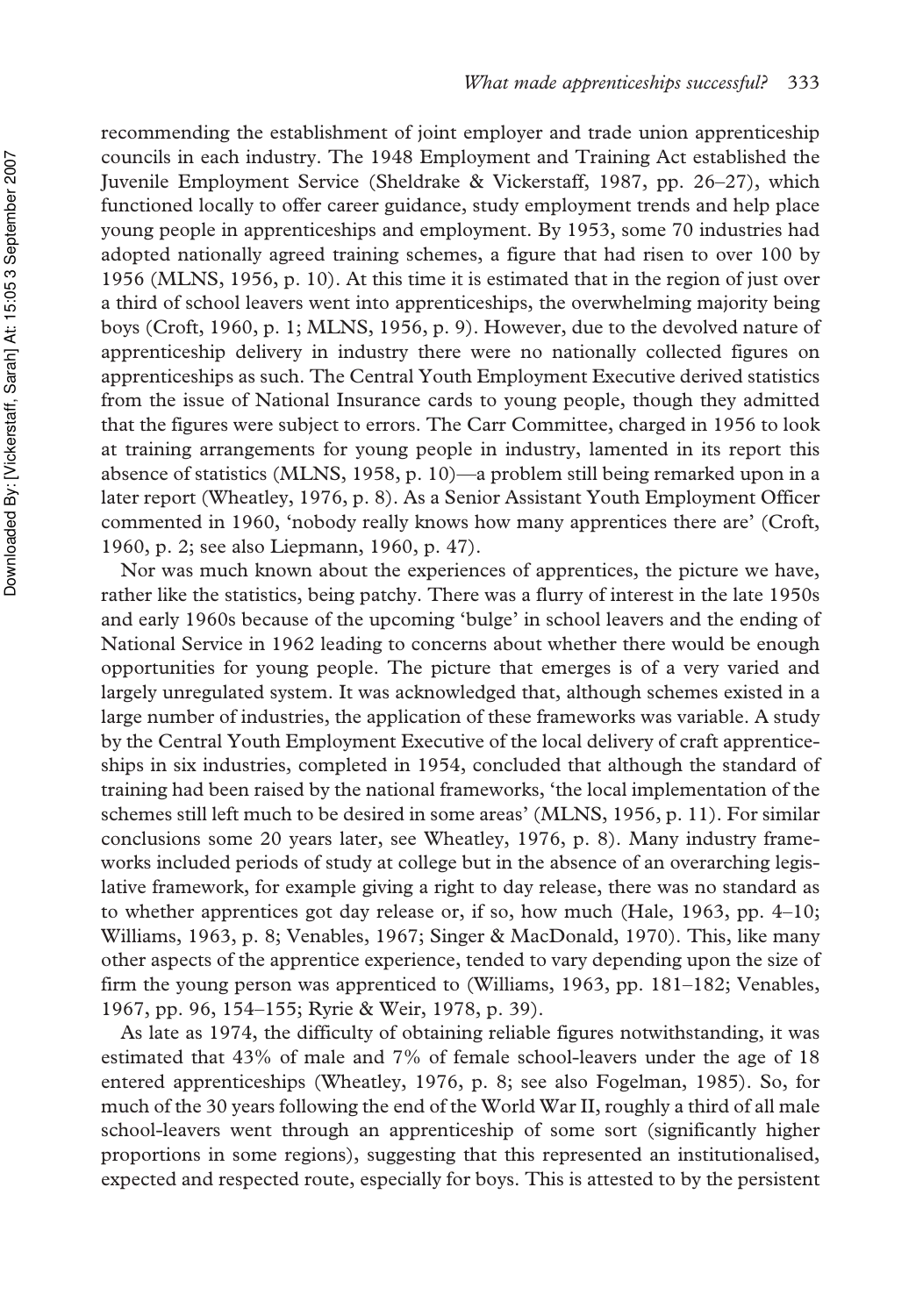refrain throughout the period of there not being enough apprenticeships for young men that wanted to do them (Liepmann, 1960, p. 64). The current government target of 28% aims to get back to a similar proportion of young people undertaking apprenticeships. It is, perhaps, therefore all the more remarkable that we know relatively little about the apprentice experience. This was the starting-point for the study reported here, a small attempt to fill the gap by interviewing people who had done apprenticeships in the period.

#### **Methodological considerations**

In addition to the role of historical analysis in comparing policy regimes and the institutional architecture of intermediate skills training from one period to another, it is contended here that it is also important to investigate the individual experiences of particular institutions and to reflect upon how outlooks and expectations compare across time. The interviews discussed here, as will be seen, give us a picture (albeit partial and selective) of what it was like to be an apprentice in this period. As such, it is argued that they add something to our historical understanding of apprenticeship, but also raise issues of relevance to evaluating contemporary apprenticeship.

The accounts we do have of the apprentice experience in the post-war period focus on a very limited number of sources: a study by Venables (1967) of a technical college, which focuses on the experience and success rates of engineering apprentices at college; Liepmann's book (1960), which reports a study undertaken from 1954 to 1956 into three industries (engineering, printing and trowel trades in the construction industry) in the Bristol area; and Ryrie and Weir (1978), a somewhat later Scottish study focused explicitly on the apprentice experience using a longitudinal study tracking just under 400 young men who entered apprenticeships in engineering and motor vehicle trades in 1972. In addition, there are a number of autobiographies that give accounts of particular apprenticeships, for example on the railways (Gibbs, 1986; Taylor, 1995) or on the docks (Carpenter, 2003). More recently the rediscovered data from Norbert Elias's early 1960s study of young people making transitions into work in Leicester, although not specifically focused on apprenticeship, has boosted the empirical material available, and has served to increase our understanding of the period (see for example, Goodwin & O'Connor, 2005a, 2005b; O'Connor & Goodwin, 2005).

These accounts concentrate on various aspects of apprenticeships but, with the exception of Ryrie & Weir (1978) and the autobiographies, do not focus primarily on the apprentice's experience. An oral history method therefore seemed available and suitable as a way to try to get more material on these neglected apprentice stories. As Thompson comments: 'Oral history provides a source quite similar in character to published autobiography, but much wider in scope' (Thompson, 1978, p. 4). The advantage of an oral history study was that it provided the opportunity for targeting and interviewing a specified group. As a two-way interaction the oral history interview, as used here, provided an opportunity for the researcher, who had already researched a lot of documentary evidence and existing research on post-war apprenticeship, to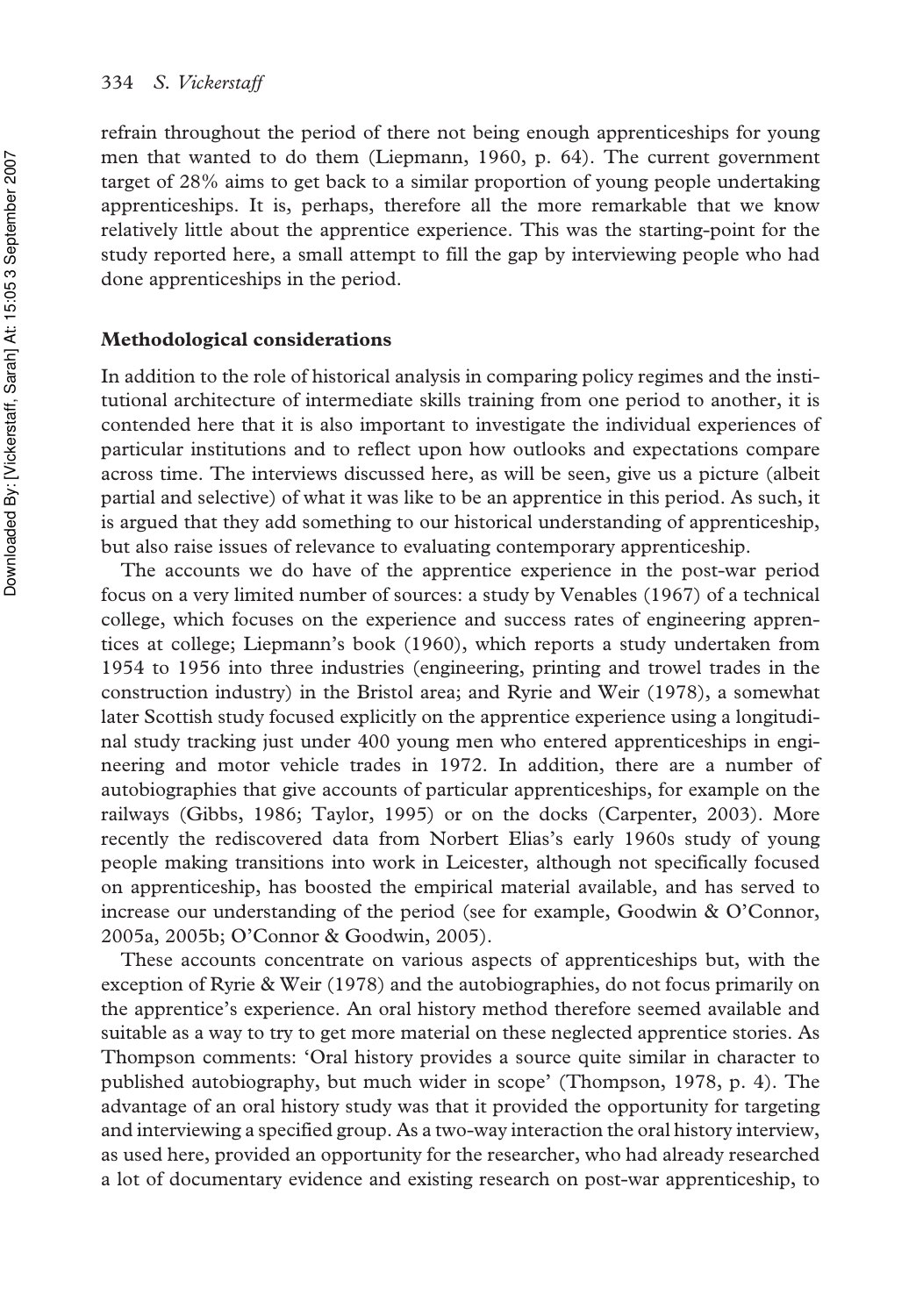pick up on and structure further questions around known issues or themes arising from previous historical research. Thus the interviews were seen as loosely structured but focused discussions and as a way of 'gathering [further] information about historical and social structures' (Lummis, 1987, p. 25). In addition, oral history interviews arguably provide a privileged means for exploring in detail the experience of work and the nature of the social relationships in which it is embedded (Thompson, 1978, p. 73; Strangleman, 2002).

As the study was to be relatively small, it was decided to seek a self-selecting sample that would respond to an advertisement in the local *Thanet Gazette*. The newspaper's catchment area has an older-than-average population, is relatively homogeneously white British in ethnic terms, and of a primarily working-class character (ONS, 2007). It was, therefore, expected that a significant number of the target population (those who did apprenticeships between 1945 and 1980) would see the advert.

This methodology was immediately subject to a number of constraints. As Lummis has commented: 'The validation of oral evidence can be divided into two main areas: the degree to which the individual interview yields reliable information on the historical experience, and the degree to which the individual experience is typical of its time and place' (Lummis, 1998, p. 273). As a self-selecting group, it might be expected that the respondents to this study had definite feelings about their apprenticeships, either positive or negative, and/or that they were generally outgoing characters. Those for whom their apprenticeships now appeared as a minor interlude in their youth, or an irrelevance to what they went on to do, were unlikely to see the point of talking about it. The oral history method of lightly structured interviews, where the interviewee is encouraged to talk freely about their memories and experiences, is, of course, subject to the problems of the nature of memory and recall. However, as the effort here was to get a sense of the experience and enduring legacy of the apprenticeships people did, the failure to remember things or the tendency to have reconstructed memories in the light of subsequent experiences mattered less. A measure of triangulation was possible in the sense that respondents' accounts could be set against historical materials about apprenticeship and, to some extent, against each other's accounts. It was also the case that many respondents had found copies of indentures, pay-slips, exam certificates, photographs and other artefacts relating to their apprenticeships, which served both as *aides-memoire* and as sources of confirmation for details of past events.

All of the respondents were interviewed in their own homes (with the exception of one, who was interviewed at work) in November and December 1998. They all lived in the south-east of Kent, although some had undertaken apprenticeships in other parts of the country. The respondents were encouraged to talk broadly about their experiences as apprentices. The interviews were taped and varied in length from one and a half to three hours. (Where the respondent gave permission, a copy of the taped interview has been lodged in the National Sound Archive.) More by luck than judgement, the spread of respondents across trades is not untypical of the picture characteristic of the post-war period. The majority were in engineering trades (43%). Construction trades formed the second largest group (26%) and the rest were spread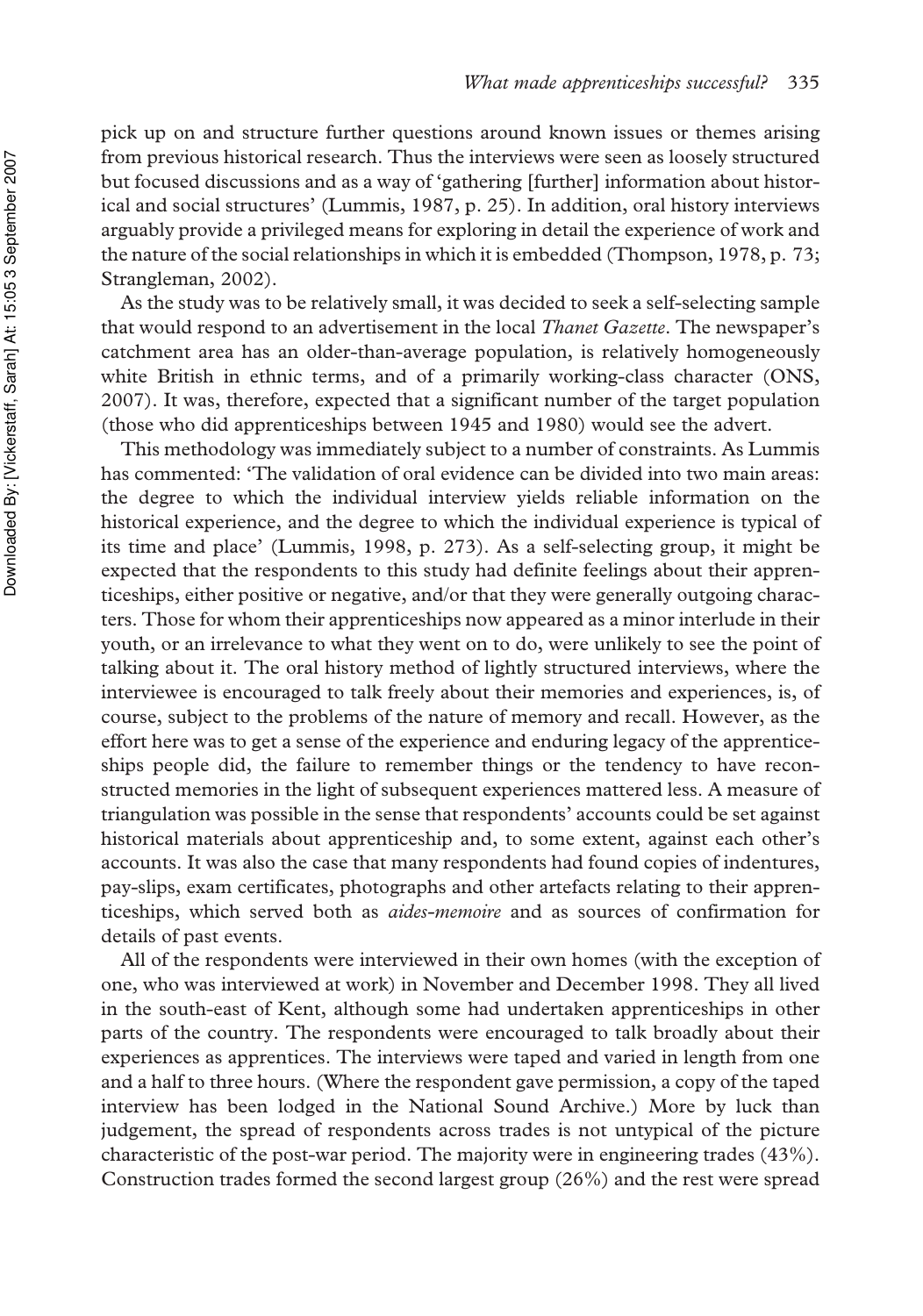across a wide range of industries and sectors. The sample was dominated by men but, again, the two women interviewed, representing 7% of the sample, were in proportion to the gender breakdown of apprentices in the period (see Appendix A for a list of respondents). As a group, the respondents can be seen as providing individual experiences indicative of the apprentice make-up in the period. The repetition of certain experiences and themes in the respondents' accounts chimes with other source material from the post-war era and does, in the author's view, yield interesting detail about the 'lived experience' of being an apprentice. In the discussion that follows, quotations from the interviews are used as representative of certain views common to many respondents or as examples of recurring themes in the accounts given (see Miles & Huberman, 1984, pp. 215–221, on drawing conclusions from qualitative data).

#### **A successful apprenticeship?**

The interviewees in this study talked broadly about their apprenticeships and experiences as young people. It is not possible here to do justice to all of the themes and issues that arise from their accounts. To focus specifically on their perception of what the apprenticeships gave them, four interrelated themes are concentrated upon: the attractiveness of an apprenticeship; the role and influence of their families; their status as young people; and their relationships with the skilled men and women they worked with and learned from. (For other aspects, such as degree of choice about the trade they entered and the on-the-job training and college tuition they received, see Vickerstaff, 2003 and 2005).

#### *The attractiveness of apprenticeship and the role and influence of families*

Traditional apprenticeships involved an agreement between an employer and an apprentice (and sometimes the apprentice's parents or guardian). The reciprocal rights and duties on both sides were often expressed in the indenture. This agreement, in effect, allowed the employer and apprentice to balance the negative and positive aspects of a sustained period of training. The employer faced immediate costs whilst the apprentice was relatively unproductive, and the apprentice forewent earnings in the short term in expectation of receiving high-quality transferable skills.

In the old days, the customer paid for the apprentice because if I did a job on a man's car, he wasn't charged apprentice prices, he was charged fitter's prices you see. So it was a form of cheap labour. But having said that, it was beneficial to the apprentice. It was a two-way thing. (Motor fitter, 1947–1952)

For many working-class families in the post-World War II period getting a trade was a key aspiration for their male children. Jobs and apprenticeships were relatively plentiful for young men in the period up to the mid-1970s but there was very little guidance or preparation for work (Carter, 1966). In the mid-1950s, the Youth Employment Service estimated that about 40% of school leavers obtained their first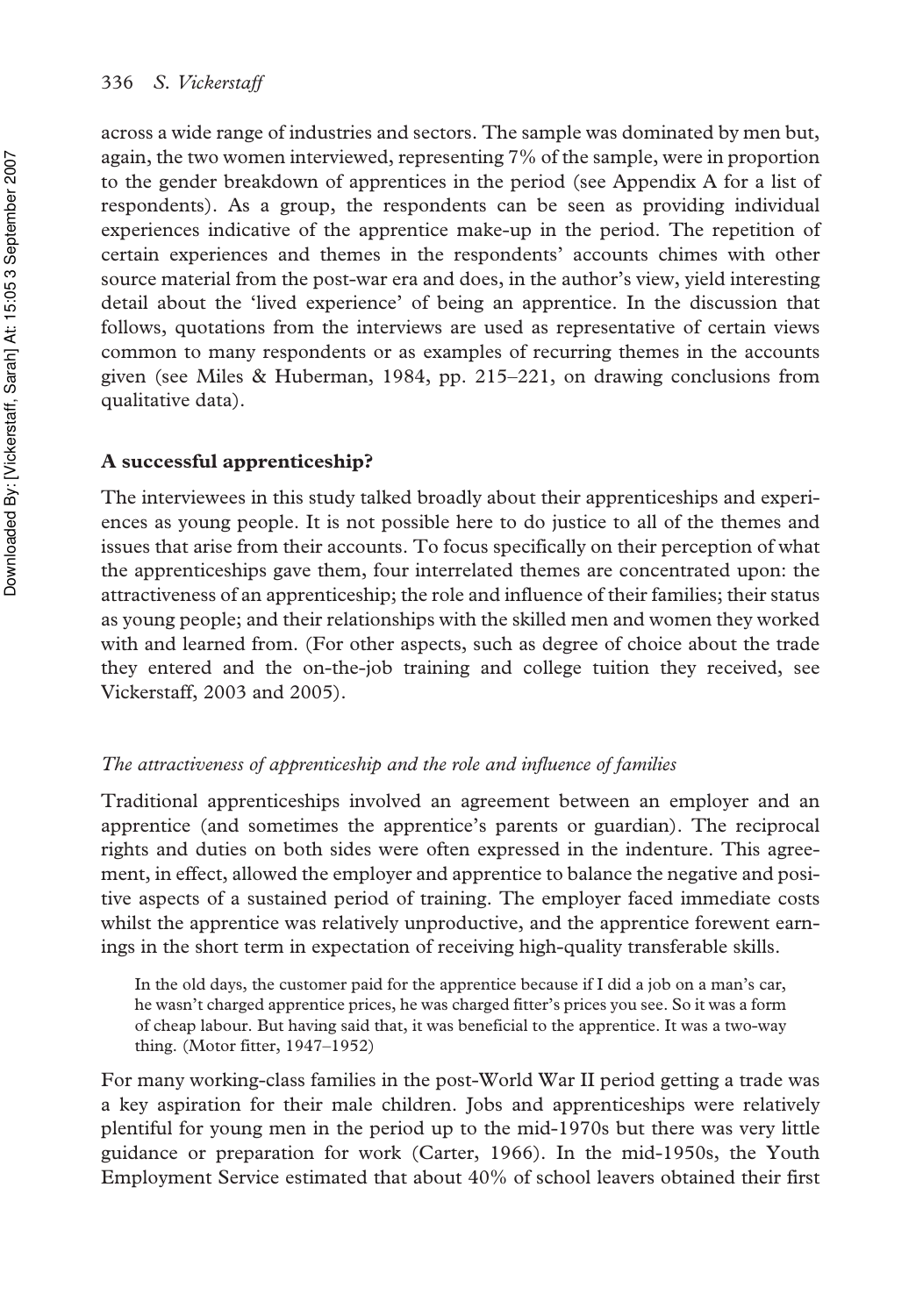jobs with the help of the service (MLNS, 1956, p. 8). Many approached the end of school life with few concrete ideas about what they wanted to do. The influence of the family was therefore very significant in seeking an apprenticeship, 'choosing' a trade and getting a position. Research throughout the period 1945–1980 indicates that the supply of apprenticeships never satisfied the level of demand from young men (Ferguson & Cunnison, 1951, pp. 9, 107, 132–137; MLNS, 1956, p. 1; Veness, 1962, pp. 64–65; Carter, 1966, pp. 134–141; Maizels, 1970, p. 90; West & Newton, 1983, pp. 80–81).

The possible pathways or transitions from school to work were less varied, and much more taken for granted then than now. The attraction of an apprenticeship, despite the presence of higher-paid starting jobs for school leavers, was the traditional one of getting a trade, with the assumption of employment security and enhanced wages in the future:

But, to become a craftsman, a journeyman, you had to take up an apprenticeship. And if you were a craftsman, or if you were a journeyman, you were respected. But, course, the thing was at that time you had a choice. If you went into an apprenticeship, your wages were quite low for the first two or three years. Where[as] if you chose to go—especially into the pits, as my mates were doing—they was earning big money and they were laughing at me saying 'What you want to do that for…?*'.* But my parents, especially one of them—my father—he used to say 'Think of the future. In the future you're going to be earning more than them.' (Painter and decorator, 1948–53)

Apprenticeship was seen by many parents, young men and those advising them as a good route for a working-class boy (see also the Ryrie and Weir study of apprentices in the early 1970s: Ryrie & Weir, 1978, pp. 16–17). This structuring of the youth labour market had been given a strong push by the 1944 Education Act, based as it was on the assumption that there were broadly three types of children in terms of ability and aptitude: the academic, destined for grammar school, possibly university, and professional or managerial jobs; the technical, who would go to a technical school and become an engineer or draughtsman; and the ordinary, who went to secondarymodern and who would do more or less skilled manual work. In practice, as we know, not many technical schools were established (see McCulloch, 1995), so for the secondary-modern boy an apprenticeship was an 'appropriate' aspiration. As a book on the apprenticeship system in 1963 commented, the bulk of skilled men in industry would continue to be made up 'of the secondary modern school boy who will be quite content to do a job requiring a moderate degree of intelligence and an acquired manual dexterity' (Hale, 1963, p. 13).

This sense of expected pathways is clearly expressed in many of the interviews and often related to schooling and, by implication, class:

And it was decided at 15, not having gone to a grammar school—went to a secondarymodern… to take an apprenticeship out. (Carpenter and joiner, 1950–1955)

[What were other schoolmates doing at that time?]

Well, they were going into gas works, and the Southern Electricity Board in those days. And there were a few that really were more interested in going into the air force and the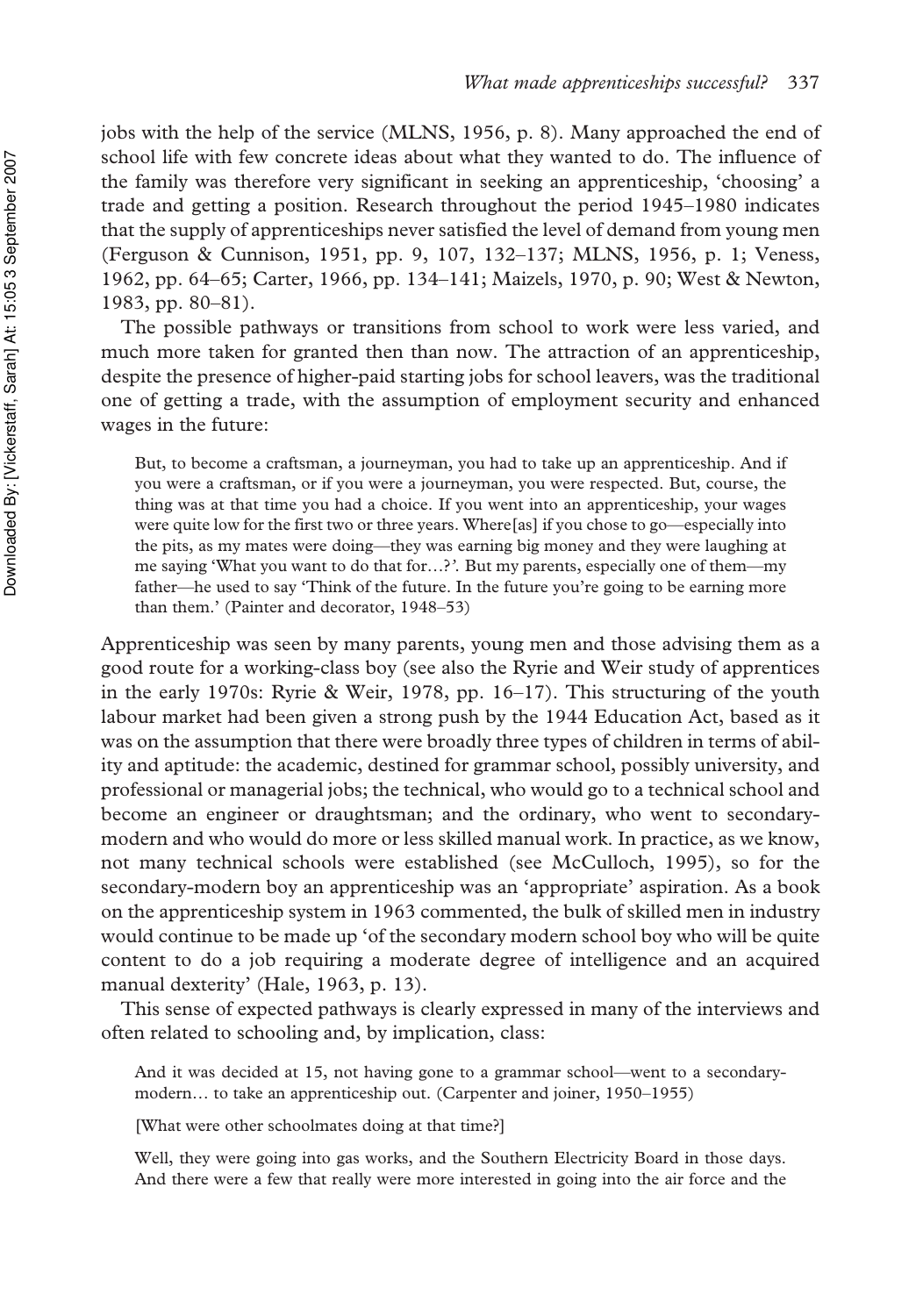army. A lot of them did that. But I think the main concern was to get an apprenticeship, because without that, you didn't go anywhere. (Motor fitter, 1947–1952)

And also I went to Dane Court [a local grammar school] and I didn't do very well in the last sort of year, and my headmistress sort of said what had I intended to do? Because it was the beginning of career development interviews, I said 'Oh I'm looking at hairdressing'. And they all sort of said 'Oh no. You're not doing that. We're not going to allow you to do that because you've got the potential to take five 0-levels' and that sort of provoked me into doing it. (Hairdresser, 1975–1978)

Although the pathways into apprenticeships were well worn, it is also interesting to reflect on the extent of choice that young people had and how they obtained their apprenticeships. Of the group interviewed here, just under half can be said to have followed a trade that they had always been interested in; 3 continued in the family trade; and 13 largely ended up in what was available (for further discussion of the issue of choice, see Vickerstaff, 2003, pp. 273–275).

I wanted to be a commercial artist, and my old dad said 'No'. He said 'I think you'd better come to the trade'. (Sheet metalworker pattern maker, 1951–1956)

Well, I suppose my family goes back several generations in the construction industry. I had an uncle who was an apprentice plumber at Lockwoods at Westgate, in the early '20s I suppose. My father was a bricklayer with his grandfather's firm in Birchington. My grandfather, who died soon after the First World War, was also a bricklayer, which was my father's father. And even before that, they were in the building trade… My first choice was to have gone into the forces, but my parents wouldn't entertain that. (Plumber, 1952–1957)

Well my father really didn't want me to go into the motor trade: he didn't consider it a very good prospect, so we had an awful fight over it. And he insisted that if I wanted to finally go into it he would decide who I went to work with. And he arranged with the then foreman of Invicta to take me on and look after me. And give me a clip if I didn't do as I was told! (Motor fitter, 1947–1952)

The last quotation alludes to two other dimensions of the apprentices' experience that recur in many of their accounts: the importance of social capital, that is using family or other connections to get into a trade (see also the account by Carpenter [2003, p. 16] of getting his marine engineering apprenticeship in the London docks; and the discussion in Goodwin and O'Connor, 2005a, pp. 462–464) and, secondly, the refrain of just 'being the boy' and doing what adults told you.

One day my father said to me, 'Look. Come on. If you can't think of what to do, then let me give you two options.' First of all, he knew somebody who worked, I think as a subeditor, at the *Warrington Guardian,* which was the local paper. And the offices in Warrington were two miles away from where I actually lived. 'Or', he said, 'I can probably influence somebody at the firm into giving you an apprenticeship or at least an interview for an apprenticeship…,' at the firm, not where he worked, but a joint apprenticeship firm which was between the firm he worked and the firm next door. (Engineer, 1952–57)

I became a journeyman electrician through a friend of mine who recommended me. I was living with my widowed mother in London at the time, in Stoke Newington, and he recommended me for this and I took it up. (Electrical installation engineer, 1950–55)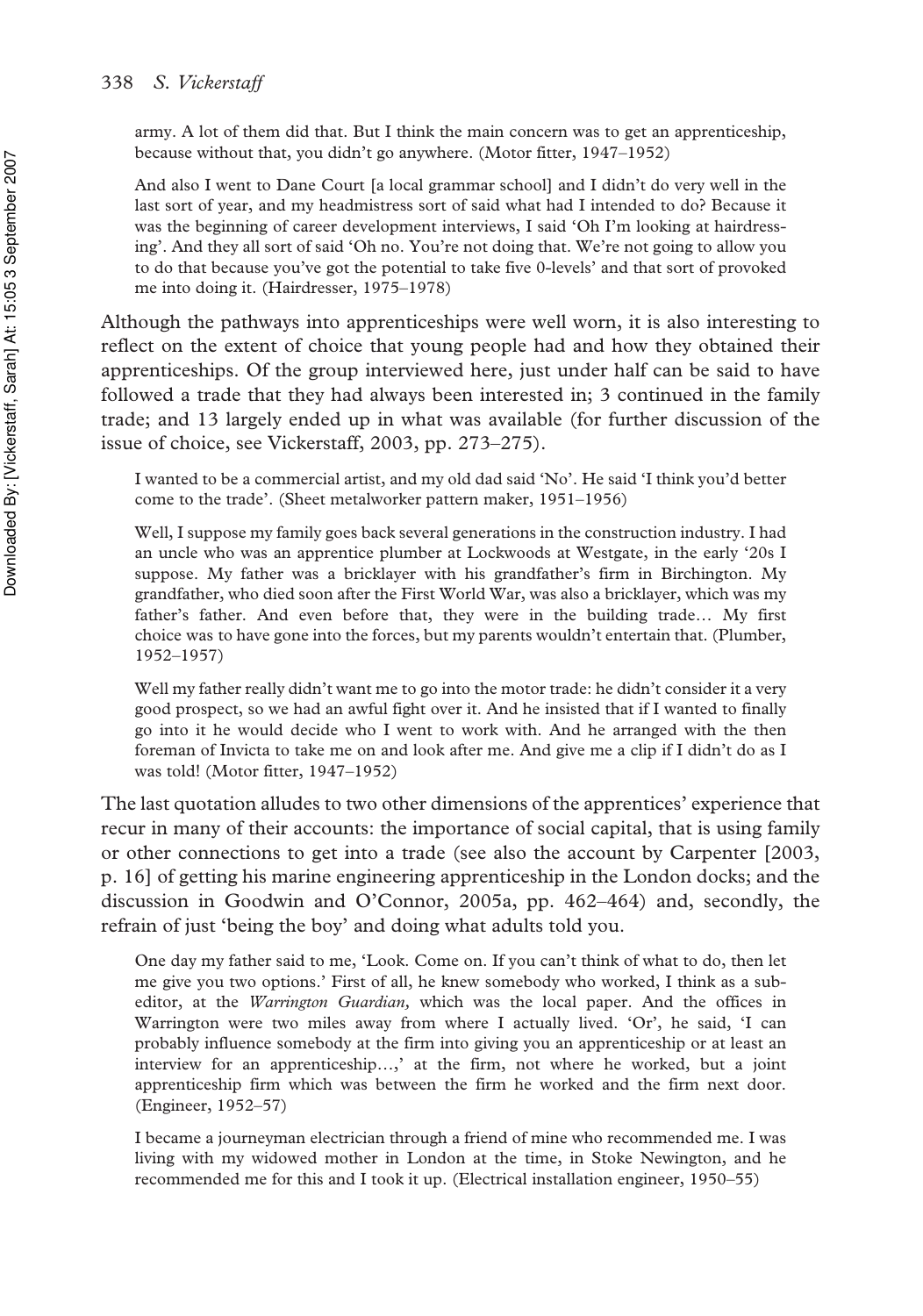And my father got interested in discovering what I was interested in doing and purely because I'd been on a couple of visits at school, through the school—one being a retail and one being in advertising—and the fact that I'd always liked to make toffee apples and caramel and stuff in the kitchen at home, I thought catering was an option. I loved food and I thought the easiest way to gain food was to cook it. And my father—purely because I'd said catering first—he took me to the best hotel in Leicester, which was the Grand Hotel—a four-star hotel—at that time part of the Ind Coope hotel chain—and went to see the head chef. And without me really saying a great deal, I walked out of the chef's office an hour later—this was at the age of 15… with a job to start in a year. (Chef, 1973–1977)

#### *The status of apprentices and their relationships with adult workers*

The junior or 'rookie' status of the young new apprentice is emphasised in many of the accounts: 'Skivvying—because the apprentice is always the boy. He does all the clearing up, sweeping up' (Wood machinist, 1946–1951).

This lowly status was double-edged. On the one hand, it meant that no one expected that much of you at first. You weren't expected to be 'job-ready'. On the other hand, it meant you could be bossed about, given the worst and most boring jobs and, in the worst cases, bullied. What is striking from the interviewees' accounts is that this is largely seen as normal and what was expected. The account by Carpenter of his marine engineering apprenticeship in the London Docks in the 1950s is also littered with accounts of how cheeky apprentices, i.e. those who didn't show due deference to the established men, were brought down a peg or two.

This points us to another very important aspect of post-war apprenticeships for young men: that it was also an apprenticeship in masculinity, learning to handle oneself, and coming out the other end 'a man'. The tricks and jokes played on young apprentices served to toughen them up, but also to test their 'willingness… to be part of the male group and to accept its rules' (Collinson, 1988, p. 188).

You learnt it—it's not as easy as it is today. You learnt the hard way. I made an aquarium. I asked that old foreman that you see at the back of me [in a photograph] if I could make an aquarium, and he said 'Yes'. And I made this aquarium (during my dinner hour)—made this aquarium, and I showed it to him. And he said, 'Let me have a look at it', he said, because everything had to be spot-on. And he lined it up, and he said 'Have you got a hammer?' And I said 'Yea', and I got a hammer and he smashed it to pieces. He said 'You make it properly, or not at all', he said. (Sheet metal pattern maker, 1951–1956)

Discipline on the site was really sorted out by your teammates, because we were all reliant on one another. So if there was a lad who was particularly belligerent, well quite honestly, let's face it, they made his life hell for him. You came into line. So discipline wasn't a big problem because it was administered by your compatriots rather than a boss. (Carpenter and joiner, 1950–1955)

On a more positive note, many of the apprentices emphasize how one of the key things their apprenticeship taught them was how to get on with other people:

Well, I would sum it up by saying it provided you with basic engineering skills: both craft skills and technical skills, which have held you in good stead for the whole of your life. And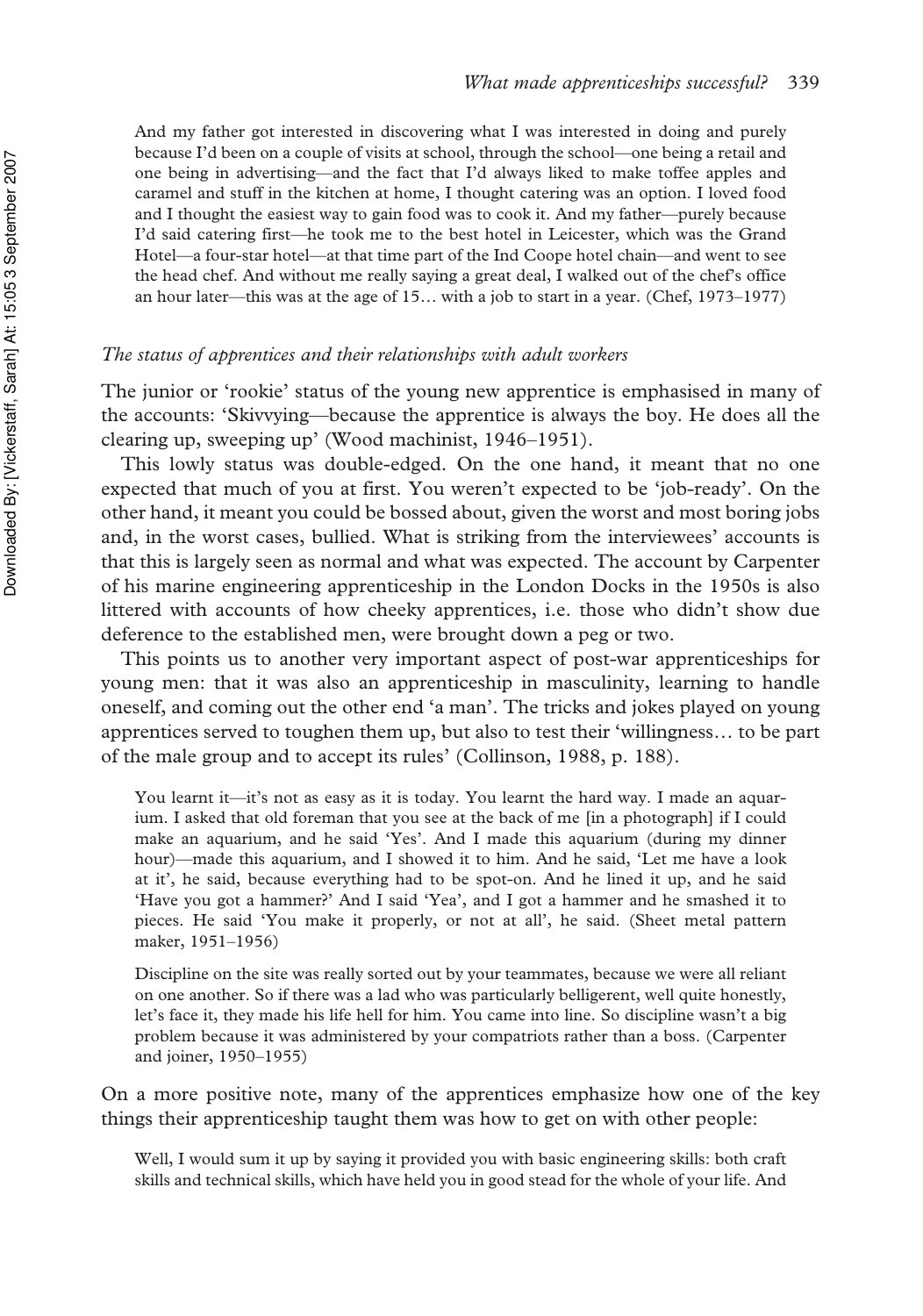it provided you with a tremendous experience of life. And I think probably that as much as, or equally as much as, the skills that you were taught, and the expertise that you were taught, was the experience, at that age, of the experiences that it gave you of life, was also very important. (Engineering draughtsman, 1952–1957)

You had some great… men who were in exactly—who were from a working-class background same as myself, who had progressed through a system. They were no better to start with than us, but they had progressed through a system and came into teaching. But they were like, all the time, pushing us on. They pushed. And they were brilliant men. They had character about them. (Carpenter and joiner, 1978–1981)

David Carpenter makes the same point in his account of his London dockland apprenticeship:

In hindsight, the five years of my apprenticeship were probably the best years of my life. Not only had I learnt all the basic skills that would stand me in good stead for the rest of my working life as a marine engineer, I had also unconsciously learnt how to get on with my fellow workers, and respect other people's points of view. (Carpenter, 2003, p. 187)

For most of the apprentices, who were in larger firms and/or took classes and examinations at their local technical college (the majority in this study), they went through their apprenticeships as part of a cohort. Being an apprentice was a recognised and a respected category, albeit one sometimes taken advantage of at work. In the construction trade, for example, there were local competitions:

I took the various different exams at various different times, and there was an association at the time, called the Institute of Master Builders, and they had prizes which were issued… And the Area Trust Prize was the be-all and the end-all. Which in those days was a considerable amount of money. Several weeks' wages. So it was quite a nice prize. And the apprentice that got that obviously, his firm… It was an honour for the builders. A good drinking point, if you like, for the bosses to sort of say 'Our lad's got the Area Trust Prize this year', sort of thing. And of course, there was quite a large do over at the Winter Gardens actually, ours was, each year. The annual prize giving from the tech. Building Department, and the Margate Winter Gardens was full. And undoubtedly it was a very prestigious arrangement. (Carpenter and joiner, 1950–1955)

For the most part, the apprentices were part of a local community, which took some responsibility for them:

Quite obviously, most apprenticeships are in areas where the parents had been in the trade and it was a follow-on situation. But mine was a little different in that regard, but nonetheless, the warmth that was extended to the young person starting in engineering, or whatever apprenticeship, was real. And you can't invent inner warmth, it has to be spontaneous. (Boilermaker, 1956–1961)

Ryrie and Weir, in the study of apprentices in the middle 1970s, asked the young men whether they thought their apprenticeships could be shortened. They concluded that:

The reason why the apprentices favoured a long apprenticeship was not because they wanted more instruction but because they wanted an extended period of time during which they were able to do the work of the trade, but were sheltered from the full responsibility (Ryrie & Weir, 1978, p. 46)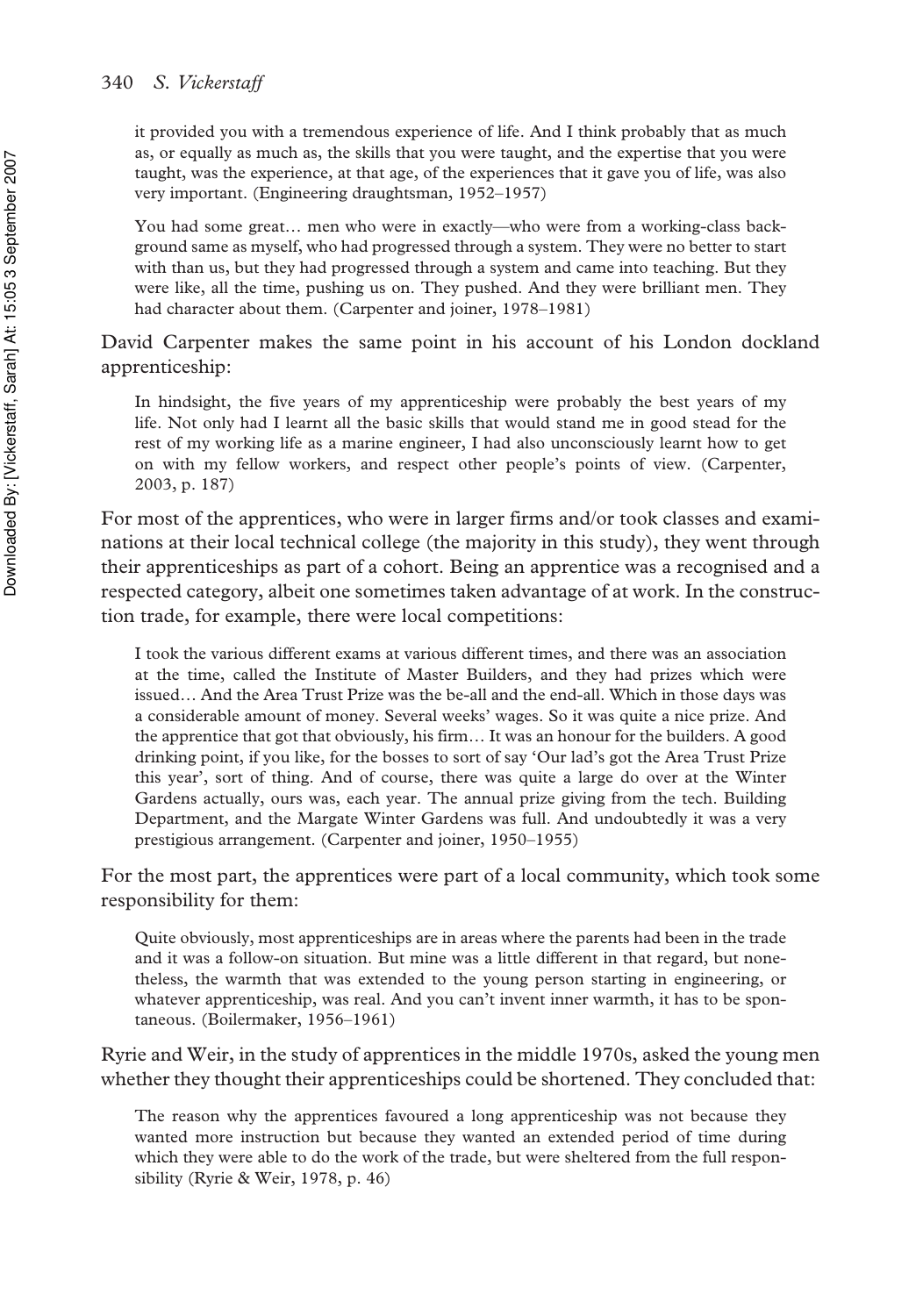This sense of the apprenticeship as a sheltered transition into adulthood was also common in many of the accounts of the respondents in this study, but not all:

And really it was the worst six years of my life. Every morning I used to dread getting up and going into this place. But, as I say, we didn't have the choice and it was a job, and we had to do it… The bullying… it was name-calling. Taking the Mickey—'Long streak of piss'—and all this sort of thing, because I was only about 10 stone and already 6 ′ 3 ″. I became a nervous wreck in a way. And I never told my mum and dad about it, because you didn't do. I used to come out in the lunch break to cycle home and the bike would be turned upside-down, the tyres let down, two or three times a week. The general treatment was awful. (Bookbinder, 1952–1958)

Turning to the experience of the training received, this varied considerably and, of course, was the source of much criticism of the apprenticeship system in the period of the 1960s (for example: Williams, 1963 and Donovan Commission, 1968, paras. 357–359). All but two of those interviewed here had a college element to their apprenticeships; the two that didn't—the bookbinder and the tailor—worked for very small firms. For those who did engineering apprenticeships in large companies, or for those in the dockyards or pubic utilities, their on-the-job training was more likely to be clearly structured and involve a systematic process of development through different aspects of the trade:

After 18 months you moved down into the dockyard structure and you moved… They were split into different sections. If we were fitting out boats that were in for a refit you'd be on there for so long. You had obviously the nuclear complex side, on the nuclear submarines. The various workshops like weapons, electronics and motor shops and things like that. And you basically spent your time going round them three months, six months, at a time. You'd be assigned to a fully trained electrician and the nickname then was a 'skipper', That's what you called your—when you was apprenticed to him—that was your skipper and you went with them for that time. (Electrical fitter 1978–1982)

Well—some fitters didn't want apprentices, and that showed very clearly in the way they would treat an apprentice. Other fitters were smashing. They liked to have an apprentice with them. On the day release side, or the day you went to the training centre, that was very good as far as the professional side of it… everything was there for you. The bays had all the materials. The classroom and everything that we needed. There was nothing lacking there. (Gas fitter, 1955–1961)

So you done everything. It's a good thing when you work your way up. So when you get in charge you know how everything works. (Draughtsman, 1961–1965)

Those in construction were apprenticed in the period when medium-sized local firms of general builders carried all the trades, so they had direct experience of working with other crafts.

All sorts of work. All in all, I suppose, you couldn't have had a better grounding because you did something of everything virtually. Or you worked with other trades and then saw their point of view, which today you don't. (Plumber, 1952–1957)

However, it can only be concluded that the breadth of experience gained was closely related to the size of firm but was also, to a large degree, dependent upon the willingness and interest of those around the apprentice. As one of Ryrie and Weir's apprentices,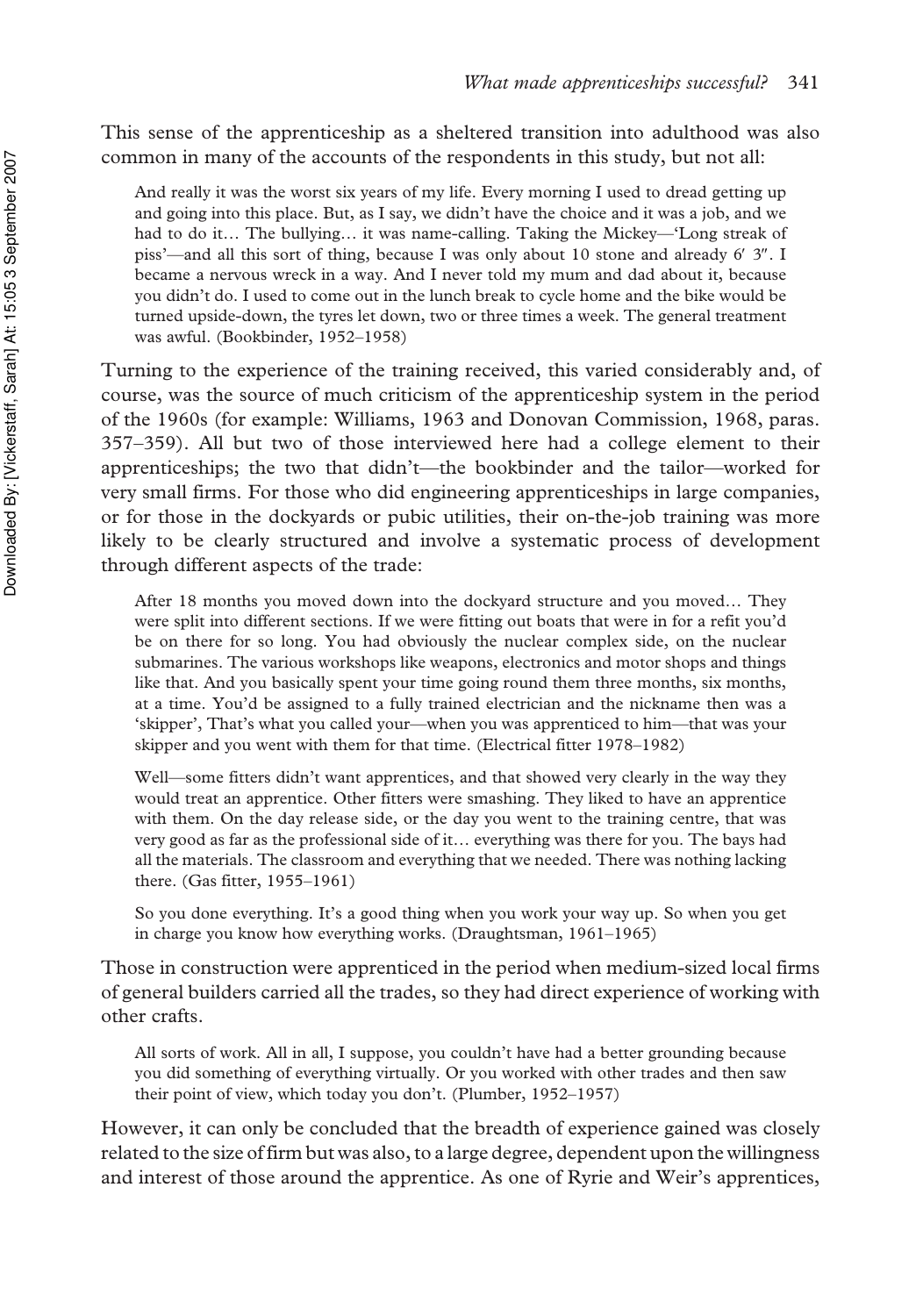commenting on the explanations of work processes that he got from the men, eloquently put it: 'Some can't be bothered, some don't know and some don't have time' (1978, p. 39).

Nevertheless, for many of those interviewed in this study their time as an apprentice marked a special period. It launched them into adult life:

I'd always got a practical bent, and I think it equipped me to get more fulfilment out of my interests and whatnot, than ever I could have done without it. And I think it taught me to—what shall we say—to rely on others and to have them rely on me, sort of thing. So yeah, really I think at that age it was wonderful, because it taught me to, well, get along with other people, I suppose. (Carpenter, 1950–1955)

But I would like to think it formulated a form of morality for me: an understanding of the fellows I work with, and a love of the fellows I work with, that goes hand-in-hand with that. It gave me some concept of what actually working is all about, so that one gets an understanding of economics, if you like. (Boilermaker, 1956–1961)

#### **Conclusions**

It is clear from the discussion that the pattern of apprenticeship in the period 1945–1980 was very varied and there was more than an element of luck for many of the young men (and the few young women) as to the experience they had. It is not credible to look back and conclude that it was in anyway a golden age in terms of how the apprenticeship system as a whole was organised. However, it is equally apparent from the accounts here that the ex-apprentices in the main put a great value on the experiences they had. Perhaps the most striking theme that recurs in the apprentices' accounts is their sense of development and transition as a young person: growing up, learning to get on with people, learning to stand up for yourself. It meant something to be an apprentice: it was an expected, respected and structured path to adulthood. The key to a successful apprenticeship seemed to be a complex interplay of individual motivation, family help, community backing and intergenerational support, as well as the obvious locational and labour market forces which made the opportunities available. Apprenticeships were most likely to be successful in the past when they were strongly embedded in the social relations and occupational structure of a local community, and when the approach to training developed participants' ownership of, and commitment to, the attainment of substantive skills, vocational knowledge and work habits (see Fuller & Unwin, 2001; Vickerstaff, 2003 and 2005). To replicate such conditions in the contemporary labour market will be difficult and will require an understanding of the apprenticeship model as offering something more to youth transitions than simply the acquisition of intermediate skills and their related economic benefits.

In exploring how young people came to do apprenticeships in the past, we saw the importance of family traditions and 'being spoken for' by family members or friends with connections to local employers (see also Roberts, 1984, p. 37). Beyond the family, the community was also important in supporting the apprenticeship system, especially in construction, trades where local building firms vied for the best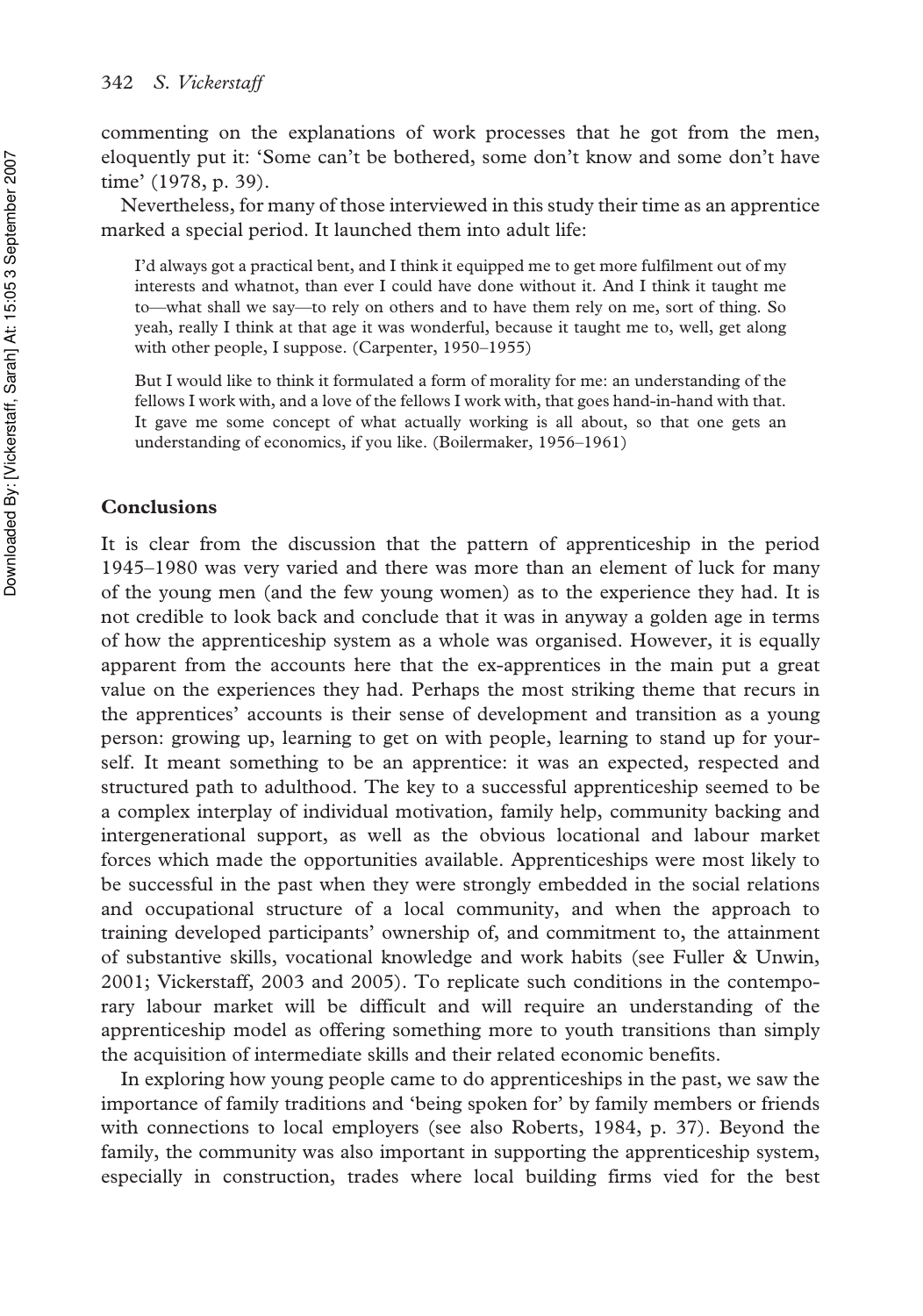apprentices, but also in the institution of day release at the local college, where generations of families would attend to study for their City and Guilds (the leading vocational qualification awarding body in the UK). Apprenticeship was traditionally seen as a process that went beyond merely learning how to do a particular job. It also typically involved wider aspects of the world of work and membership of a specific work culture. Traditionally, there were paternalistic, moral and social control aspects to apprenticeship. These were reflected in written indentures, in an expected sense of mutual obligation between employer and apprentice and in a sense of obligation between them and the community in which they were based (Snell, 1996). This tradition of mutual obligations was eroding in the post-war period, but is still apparent in many of the accounts given here.

It is argued by writers such as Kelly and Kenway (2001) that globalisation of the economy has had the effect of undermining such family and community networks that young people could rely upon in the past to smooth their transitions, and that networks are now reconfigured, requiring the more active management of youth transitions by schools, government agencies and the whole vocational education and training industry. In addition, young people today are seen to have far more apparent choice in terms of staying on at school or going to college to continue their education beyond compulsory schooling. Indeed, the aspiration of parents, young people themselves, their teachers and the government is that the gold standard to aim for is a degree-level education. Accompanying this are contradictory signals given to young people about the relative desirability of different routes into the labour market, and apprenticeship struggles to look anything other than a second-best option. This is in marked contrast to the period under study here. Apprenticeship has slipped from its status as part of the intergenerational family heritage, wider collective memory and a respected and trusted route in the labour market and adulthood. Many young people reaching 16 years of age now will have parents who were born in the 1960s and who entered the labour market when apprenticeship was in rapid decline. Contrary to government assertions, apprenticeship has lost its shine as a 'brand' (DfES, 2005b, p. 25).

In this discussion we have not addressed the important question of the extent to which contemporary work in many service and knowledge industries does or does not lend itself to an extended period of apprenticeship-style, intermediate skills training at the outset of working life. Rather we have tried to address the different question of whether the apprenticeship model of skill acquisition and youth transition offered a distinctive approach to growing up. In the post-war period, a little over a third of young men leaving school took this route to adulthood; if we want to return to such numbers and include significant numbers of young women as well, we can usefully ponder whether the traditional role and future potential of apprenticeship lies in the social obligations contained in the apprenticeship model. In that model young people, parents, guardians, employers, government and the community at large recognised the benefits of apprenticeship not merely as a means for learning how to do a particular job, but also as a means of investing in young people and providing a relatively sheltered and managed transition from school to work and into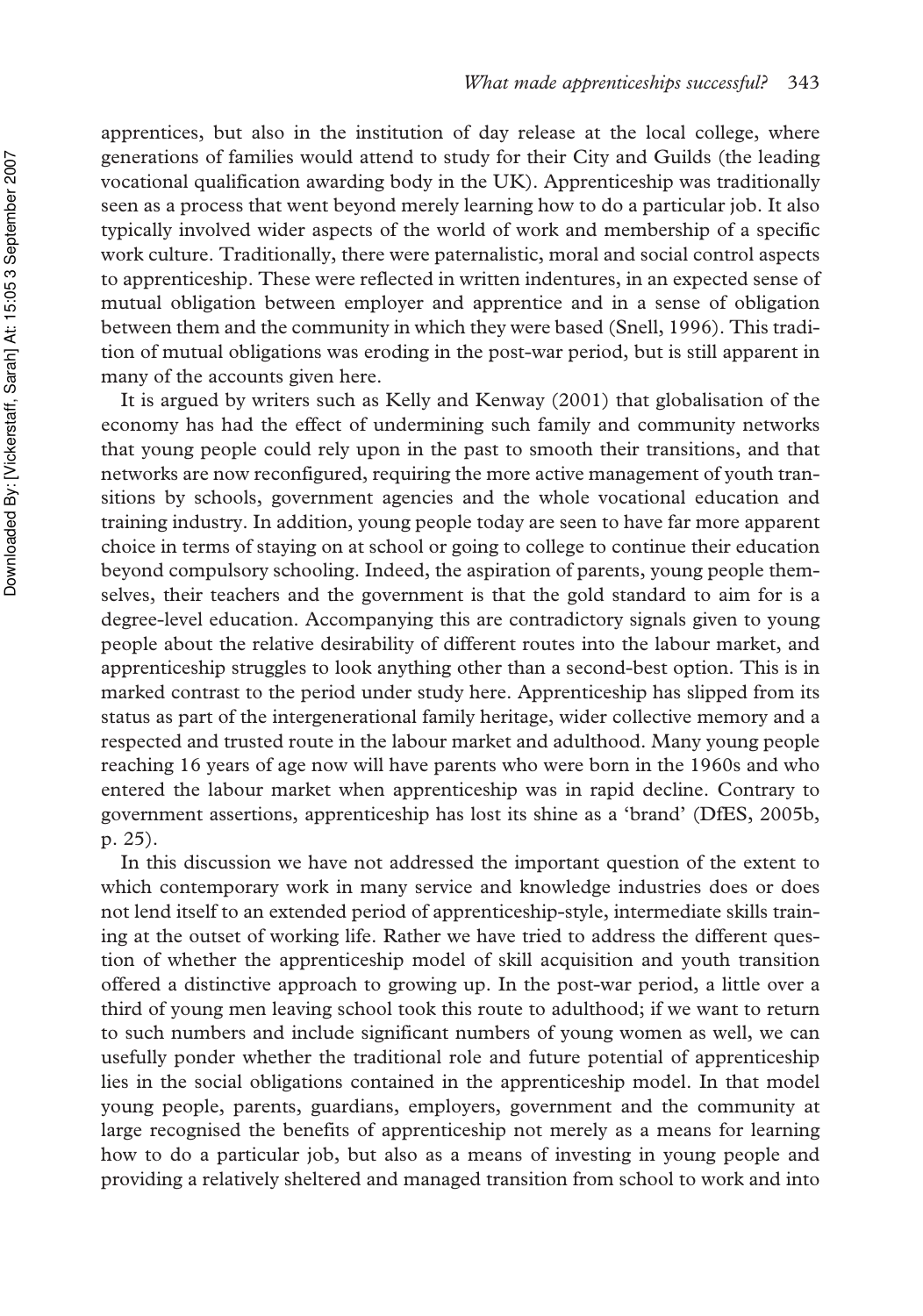adulthood. Since the late 1970s, governments have increasingly acceded to the view that the education system was failing to produce 'job-ready' school-leavers (and increasingly, now, 'job-ready' college or university-leavers), and that responsibility for addressing this 'problem' falls squarely on the state through the education system, rather than on employers employing young people (for a discussion of educational policy in this period see Tomlinson, 2005 and Wolf, 2002). The traditional apprenticeship system, as attested to here, was built on the assumption that schoolleavers were not 'job-ready' but rather it was the employer's job, through the institution of apprenticeship, to bring young people on and so invest in the next generation of skilled workers. Similarly, adult workers were often willing to support young entrants to their trade because they had themselves come through the same system. The lesson of this exploration into the history of apprenticeship would seem to be that reinvigorating apprenticeship today requires rather more than an exclusive focus on the hoped-for economic benefits of intermediate skills training. We need to reconsider the socialisation aspects of apprenticeship and the wider social obligations—of family, community and employer—in helping young people to construct effective transitions into work.

#### *Acknowledgments*

Thanks to William Richardson for his energy in putting this special edition together; to Tim Strangleman for alerting me to interesting autobiographies of erstwhile railway apprentices; and to the two anonymous referees for their very helpful comments.

#### **Notes on contributor**

Sarah Vickerstaff is a Professor in Work and Employment at the University of Kent. Her main research focus currently is on changes to the relationship between paid work and the life-course, in particular at the beginning and end of 'working life'. She has recently completed a number of projects on older workers and retirement for the Joseph Rowntree Foundation, the Economic and Social Research Council, the Equal Opportunities Commission and the Extending Working Life Division of the Department for Work and Pensions. Some of this work is published in *The Future for Older Workers: New Perspectives* (Loretto, Vickerstaff and White, 2007). She is also on the ACAS Panel of arbitrators.

#### **References**

- Apprenticeships Task Force (2005) *Final report: the business case for apprenticeships* (Windsor, Apprenticeships Task Force).
- Carpenter, D. (2003) *Dockland apprentice* (Peacehaven, Bears Hide Publishing).
- Carter, M. P. (1966) *Into work* (Harmondsworth, Penguin).
- Collinson, D. (1988) 'Engineering humour' masculinity, joking and conflict in shop-floor relations, *Organization Studies,* 9(2), 181–199.
- Croft, M. (1960) *Apprenticeship and the bulge,* Research Series, 216 (London, Fabian Society).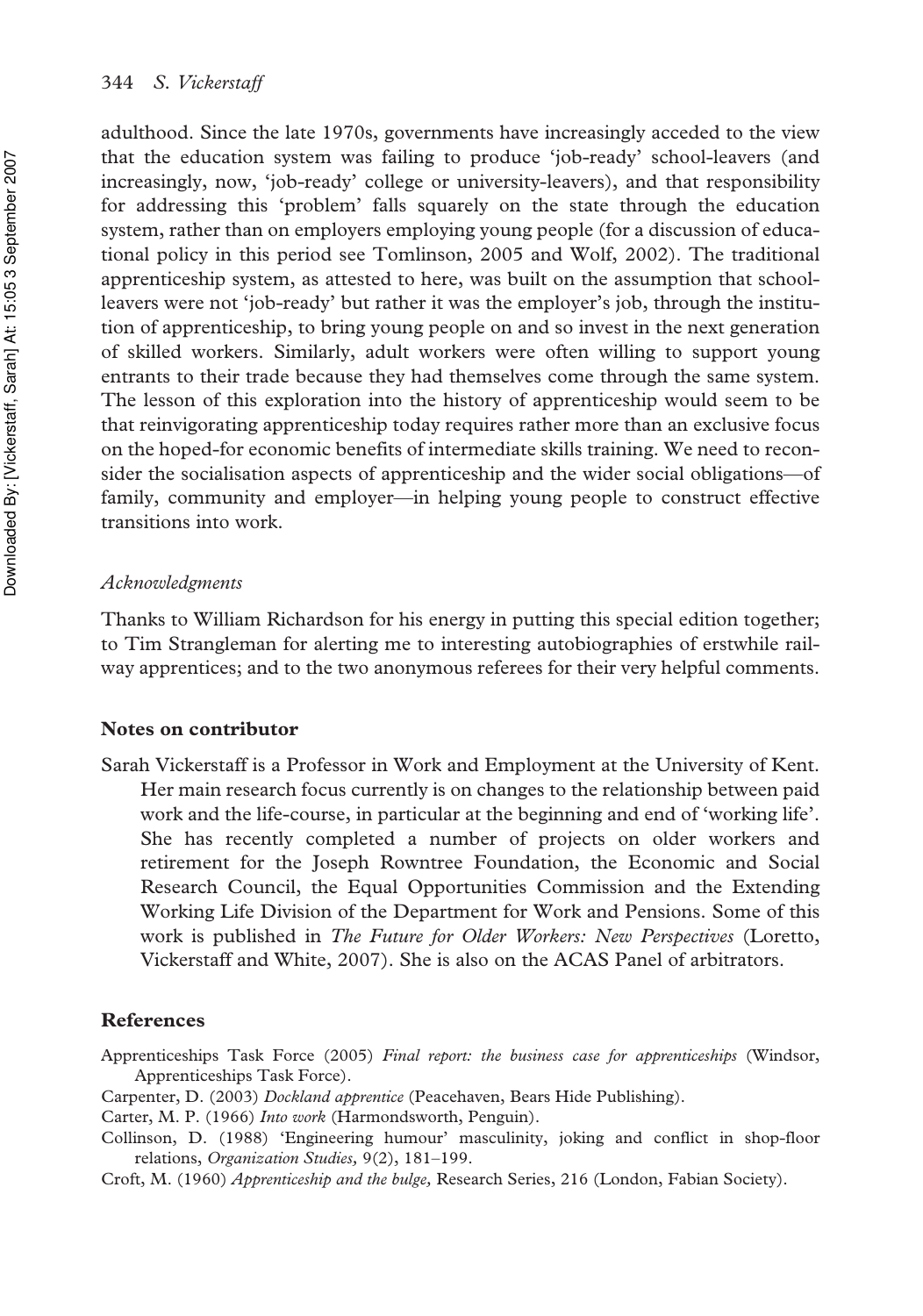- Department for Education and Skills (DfES) (2001) *Modern apprenticeships: the way to work.* The Report of the Modern Apprenticeships Advisory Committee (The Cassels Report) (London, HMSO).
- DfES (2003) *21st century skills realising our potential,* Cm 5810 (London, HMSO).
- DfES (2005a) *Skills:getting on in business, getting on at work, Part 1,* Cm 6483-1 (London, HMSO).
- DfES (2005b) *14–19 education and skills,* Cm 6476 (London, HMSO).
- DfES/LSC (undated) *21st century apprenticeships: end to end review of the delivery of Modern Apprenticeships.* Available online at:
- Donovan Commission (1968) *Report of the Royal Commission on Trades Unions and Employer's Associations,* Cmnd 3632 (London, HMSO).
- Ferguson, T. and Cunnison, J. (1951) *The young wage-earner* (London, Oxford University Press).
- Fogelman, K. (1985) *After school: the education and training experiences of the 1958 cohort,* NCDS Working Paper No.3 (London, Further Education Unit).
- Fuller, A., Beck, V. & Unwin, L. (Eds) (2005) The gendered nature of apprenticeship: employers' and young people's perspectives, *Education and Training,* 47(4/5), 298–311.
- Fuller, A. & Unwin, L. (2001) *From cordswainers to customer service: the changing relationship between apprentices, employers and communities in England,* SKOPE Monograph No 3 (Oxford and Warwick, Universities of Oxford and Warwick).
- Gibbs, K. (1986) *Swindon works apprentice in steam* (Poole, Oxford Publishing Company).
- Goodwin, J. & O'Connor, H. (2005a) Engineer, mechanic or carpenter? Boys' transitions to work in the 1960s, *Journal of Education and Work,* 18(4), 451–471.
- Goodwin, J. & O'Connor, H. (2005b) Exploring complex transitions: looking back at the 'golden age' of youth transitions, *Sociology,* 39(2), 201–220.
- Hale, D. (1963) *Apprenticeship: a new look at an old system* (Gateshead, Northumberland Press Ltd). Available online at: http://www.apprenticeships.org.uk/NR/rdonlyres/CA776D3C-F0B6- 4A7B-8B85-1F429E56E58B/0/21stcenturyapprenticeships.pdf (accessed 22 December 2006).
- Kelly, P. & Kenway, J. (2001) Managing youth transitions in the network society, *British Journal of Sociology of Education,* 22(1), 19–33.
- Learning and Skills Council (LSC) (2006) *First release: further education and work-based learning for young people—learner outcomes in England 2004/05* (Coventry, LSC).
- Leitch, S. (2006) *Prosperity for all in the global economy—world class skills,* Final Report (London, HMSO).
- Liepmann, K. (1960) *Apprenticeship: an enquiry into its adequacy under modern conditions* (London, Routledge and Kegan Paul).
- Loretto, W., Vickerstaff, S. & White, P. (Eds) (2007) *The future for older workers: new perspectives* (Bristol, Policy Press).
- Lummis, T. (1987) *Listening to history: the authenticity of oral evidence* (London, Hutchinson).
- Lummis, T. (1998) Structure and validity in oral evidence, in: R. Perks & A. Thomson (Eds) *The oral history reader* (London, Routledge).
- Maizels, J. (1970) *Adolescent needs and the transition from school to work* (London, Athlone Press).
- McCulloch, G. (1995) From education to work: the case of technical schools, in: L. Bash & A. Green (Eds) *Youth, education and work,* World Yearbook of Education (London: Kogan Page).
- Miles, M. B. & Huberman, A. M. (1984) *Qualitative data analysis* (California, Sage).
- Miller, L. (2005) Addressing gender segregation in apprenticeships in England, *Education and Training,* 47(4/5), 283–297.
- Ministry of Labour and National Service (MLNS) (1956) *The work of the youth employment service 1953–56,* A report by the National Youth Employment Council (London, HMSO).
- MLNS (1958) *Training for skill: recruitment and training of young workers in industry,* Report by a Sub-Committee of the National Joint Advisory Council ('The Carr Report') (London, HMSO).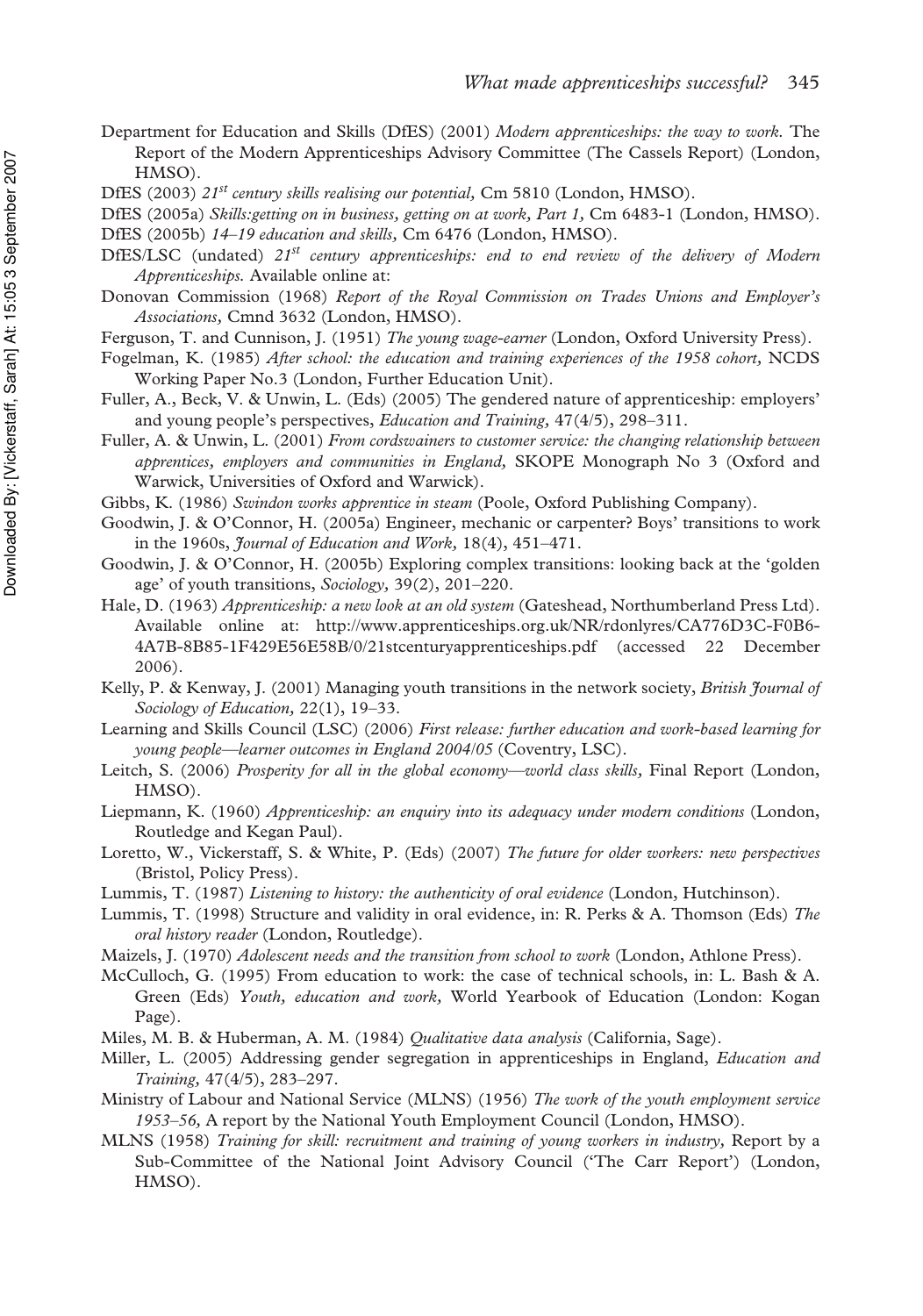- O'Connor, H. & Goodwin, J. (2005) Girl's transitions to work and adulthood in the 1960s, in: C. Pole, J. Pilcher & J. Williams (Eds) *Young people in transition: becoming citizens* (Basingstoke, Palgrave Macmillan).
- Office for National Statistics (ONS) (2007) *Neighbourhood statistics.* Available online at: http://neighbourhood.statistics.gov.uk/dissemination/LeadDatasetList.do?a=7&b=277012&c=Thanet&d= 13&g=460237&i=1001×1003&m=0&enc=1&domainId=15 (accessed 11 November 2006).
- Roberts, K. (1984) *School leavers and their prospects: youth and the labour market in the 1980s* (Milton Keynes, Open University Press).
- Ryan, P., Gospel, H. & Lewis, P. (2006) Educational and contractual attributes of the apprenticeship programmes of large employers in Britain, *Journal of Vocational Education and Training,* 58(3), 359–383.
- Ryrie, A. C. & Weir, A. D. (1978) *Getting a trade: a study of apprentices' experience of apprenticeship* (Sevenoaks, Hodder and Stoughton).
- Sheldrake, J. & Vickerstaff S. (1987) *The history of industrial training in Britain* (Aldershot, Avebury).
- Singer, E. J. & Macdonald, I. D. (1970) *Is apprenticeship outdated?* (London, Institute of Personnel Management).
- Snell, K. D. M. (1996) The apprenticeship system in British history: the fragmentation of a cultural institution, *History of Education,* 25/4, 303–321.
- Spielhofer, T. & Sims, D. (2004) Modern apprenticeship in the retail sector: stresses, strains and support, *Journal of Vocational Education and Training,* 56(4), 539–558.
- Strangleman, T. (2002) Constructing the past: railway history from below or a study in nostalgia? *The Journal of Transport History,* 23(2), 147–158.
- Taylor, C. (1995) *Life in the loco works* (Somerset, Oxford Publishing Company).
- Thompson, P. (1978) *The voice of the past: oral history* (Oxford, Oxford University Press).
- Tomlinson, S. (2005) *Education in a post-welfare society,* 2nd edition (Maidenhead, Open University Press).
- Venables, E. (1967) *The young worker at college—a study of a local tech* (London, Faber & Faber).
- Venables, E. (1974) *Apprentices out of their time* (London, Faber & Faber).
- Veness, T. (1962) *School leavers* (London, Methuen & Co. Ltd).
- Vickerstaff, S. (2003) Apprenticeship in the 'golden age': were youth transitions really smooth and unproblematic back then? *Work Employment and Society,* 17(2), 269–287.
- Vickerstaff, S. (2005) Learning for life? The post-war experience of apprenticeship, in: C. Pole, J. Pilcher & J. Williams (Eds) *Young people in transition: becoming citizens* (Basingstoke, Palgrave Macmillan).
- West, M. & Newton, P. (1983) *The transition from school to work* (London, Croom Helm).
- Wheatley, D. E. (1976) *Apprenticeships in the United Kingdom,* Social policy series no. 30 (Brussels, Commission of the European Communities).

Williams, G. (1963) *Apprenticeship in Europe: the lesson for Britain* (London, Chapman and Hall). Wolf, A. (2002) *Does education matter?* (London, Penguin Books).